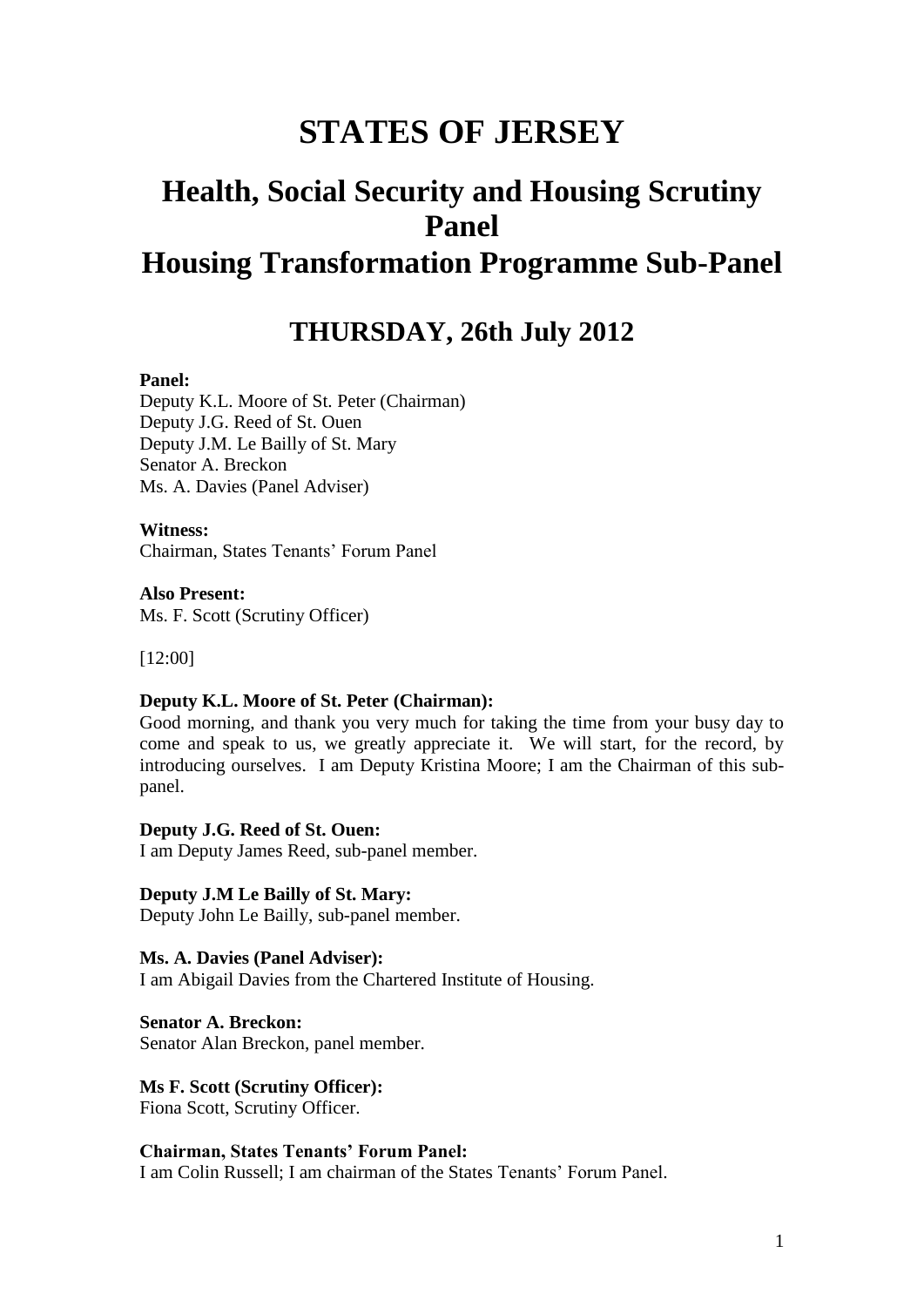#### **The Deputy of St. Peter:**

Thank you. I am just being reminded that there is a paper there to explain the privilege under which we hold this meeting. If you want to take a couple of moments to familiarise yourself, please do. It should have been explained briefly. So if we start in general terms: we are interested to know what you think of the role of social housing is for.

#### **Chairman, States Tenants' Forum Panel:**

Well, social housing is there to help those people who find it difficult to house themselves in the normal situation. Can you hear me all right?

#### **The Deputy of St. Peter:**

Yes, we can, just about.

#### **Chairman, States Tenants' Forum Panel:**

Okay, sorry. Yes, social housing has an important role in Jersey, as it does in any democracy, so to speak. It helps to enable people who find it difficult to get housed under normal circumstances to actually be housed in decent homes. The role that the Housing Department play is vital to that purpose. As tenants over the years, there have been various tenants' associations formed and ...

## **Senator A. Breckon:**

I should declare an interest: I was a former chairman of S.T.A.G. (States Tenants' Action Group) many years ago.

## **Chairman, States Tenants' Forum Panel:**

Okay, all right. Yes, was that the States Tenants' Action Group?

**Senator A. Breckon:**

Yes.

## **Chairman, States Tenants' Forum Panel:**

Okay. Sorry, do I carry on talking, or do I wait for questions?

**The Deputy of St. Peter:** No, please do. Yes.

**Chairman, States Tenants' Forum Panel:**

Yes? Okay.

#### **The Deputy of St. Peter:**

Please do. We will direct you with our questions, but feel free to continue.

## **Chairman, States Tenants' Forum Panel:**

The States tenants formed various associations and residents' groups over the years, and in 2007, through the active Tenant Participation Scheme that was brought in place by the Housing Department, it was decided to bring these groups together to form a more proactive group to be involved with policymaking decisions, so then the States Tenants' Forum Panel was actually created from that. What we actually do is, we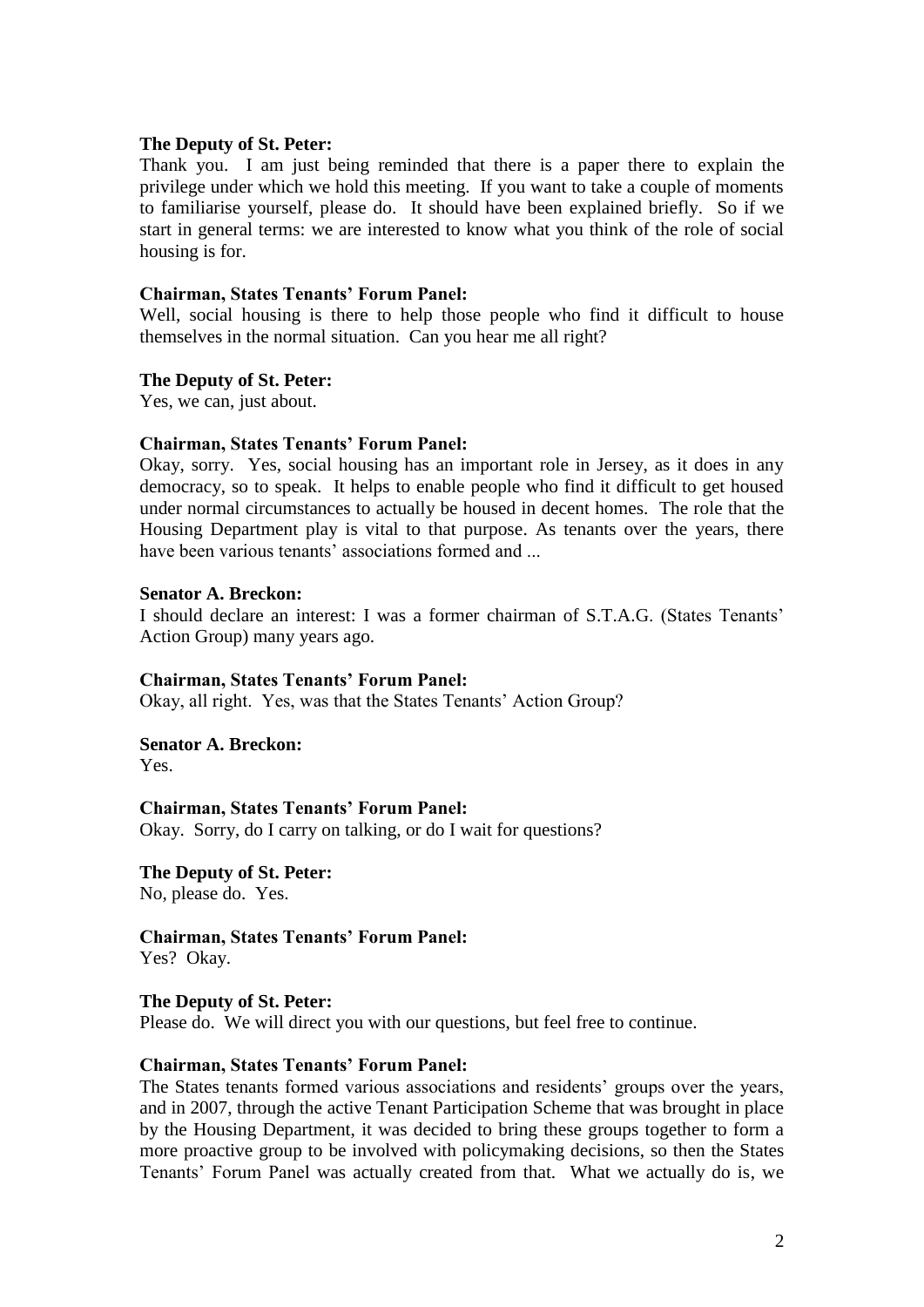have representatives from various residents' groups on the panel and we actually discuss with the senior housing management team proposals, policies that are brought forward that will affect us as tenants. We look at that and we suggest any changes that might be required for that, or if we realise something is going to seriously impact on the tenants' quality of life. We have a very good working relationship now, built up over many years, and we have established, as I say, a very good working relationship and they bring us all their policies. Before they actually publish them, they bring them to us.

## **The Deputy of St. Peter:**

At what point where you introduced to the Housing transformation Programme?

#### **Chairman, States Tenants' Forum Panel:**

That was 2009. We got involved in 2009. We met Professor Christine Whitehead when she came in to do the report on social housing in Jersey, and in 2010, as a result of her report, the Tenants' Forum Panel actually produced a questionnaire to go out to 4,400 tenants asking for their views on the proposed changes that could take place for social housing in Jersey. We collated all those responses from the tenants that responded. We only had a 6 per cent response, which was 264 responses from 4,400, but we were told at the time that that is a pretty good response for a survey; we were not sure. I was disappointed, I would have hoped there had been more response, but from that, it enabled us to look at the main concerns that were expressed by tenants as to the proposed changes that were envisaged to actually bring social housing up into the 21st century, because social housing in Jersey is lagging behind the times. It needs a big transformation inasmuch that work needs to be done on properties. We recognise that work needs to be done on properties as States tenants, but we also accept the fact that there are financial constraints placed on all government departments, Housing being one of them, and they can only go so far. We work closely with the Housing Department senior management team, so we are acutely aware of the financial constraints imposed on them. So it did fit the tenants' needs that changes needed to be done in the way it has been proposed, that they become an arms-length management organisation in such that you separate the stock from ownership.

#### **The Deputy of St. Ouen:**

Can I ask, does membership of the forum include tenants from the housing trusts or private sector?

#### **Chairman, States Tenants' Forum Panel:**

No, this is only States tenants. The housing trusts at the moment are separate from the States tenants, and the plan is to bring them all under one umbrella in the future.

## **The Deputy of St. Ouen:**

Is there currently any forum for those tenants that are accommodated within either the housing trusts or the private sector?

#### **Chairman, States Tenants' Forum Panel:**

Not that I am aware of, no, because I am not aware of any groups on any housing trust properties at all, but that is because they are all under separate management because you have trusts all split into different groups. Different trusts control different areas,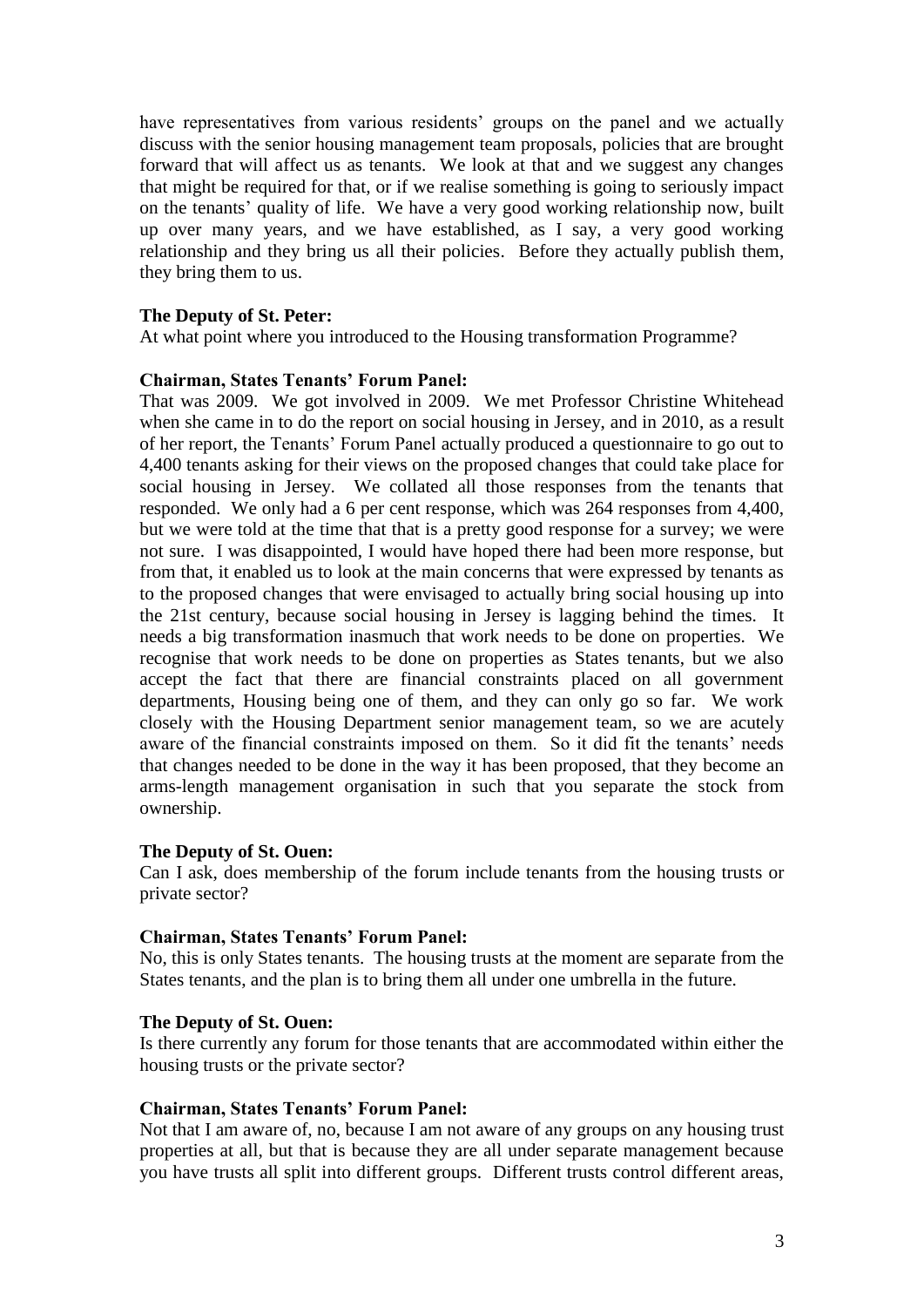different properties, so to speak, and so it is for them to have their own residents' groups. If I can just explain how residents' groups get formed: residents' groups usually get formed through issues of concern of tenants in that area, if there are antisocial behaviour problems or lack of maintenance. Then you get a group of individual tenants getting together and they decide and will do something about it, so they form a group, an association. If there are not any issues in any areas, these groups possibly do not get formed. I know last year I wrote as chairman of the Tenants' Forum Panel, I wrote to 10 separate States tenants associations inviting any of their committee members to join the Tenants' Forum Panel; not one responded, which was rather disappointing, because we need an influx of new blood representing those different areas, satellite groups, so to speak, so that we can actually get an overall picture of what is happening on other estates. We have got a very good representation at the moment but I wanted to increase the broader aspect or the broader appeal. Whether these groups are quite satisfied with what they are doing at the moment and do not want to get involved in the more serious issues of policymaking decisions; I was not sure as to why no one came forward, but we did write to them and invite them.

#### **The Deputy of St. Ouen:**

How would you elicit information from housing trust tenants about their set of circumstances and whether they are satisfied or not with the accommodation and the circumstances that they find themselves in?

#### **Chairman, States Tenants' Forum Panel:**

It is not within our remit to do that because we only act on behalf of States tenants. We have got no remit to get involved on the trust side at all.

#### **The Deputy of St. Peter:**

How well do you feel as a group that tenants' needs are met by social housing as it currently stands in Jersey?

#### **Chairman, States Tenants' Forum Panel:**

As a group, from the representation we have on the Tenants' Forum Panel (we have 12 active members who attend meetings) we feel that it is very well represented, and we feel that responses are dealt with in a very timely manner. The senior management staff at the Housing Department do attend our meetings; we can request them to attend a meeting and they will attend a meeting. Any issues we have they will take them away and address those issues and they will respond back at the next meeting in 6 weeks' time. So we have got a very good relationship with them and they actually respect the Tenants' Forum Panel as being a group that brings forward very good suggestions and ideas and different views that they possibly had not thought of, and they welcome those sort of refreshing ideas from States tenants.

## **The Deputy of St. Peter:**

Do you see eligibility as an issue at the moment? The criteria or the gateway that allocates housing is quite narrow. Do you have a desire among the forum to widen the eligibility criteria?

#### **Chairman, States Tenants' Forum Panel:**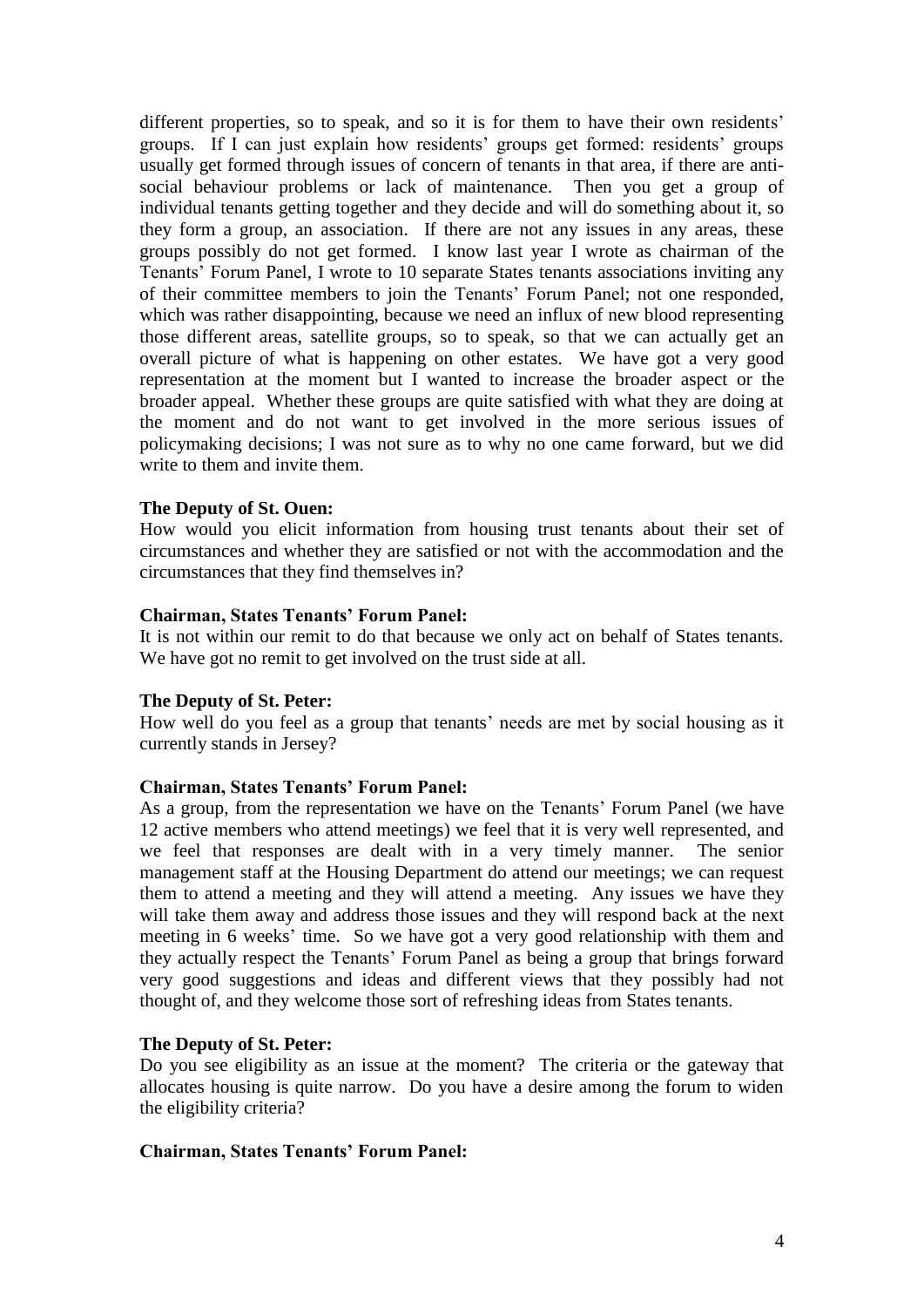There has been a view expressed about widening the eligibility criteria and I think that is part of the White Paper proposal as well, to look at that. But it is something that did come back in our survey, as well, that the respondents to that survey did want it widened, and so there is going to be a social housing unit set up in the scheme process as well, which will work very closely with the gateway to affordable housing. So when that comes to looking at that in detail, that will come back to the Tenants' Forum Panel as well, because they will not move on policy decisions unless it comes through us. We have also got a logo we attach to their policymaking decisions that they can actually put on there; that it has come through us. So we are always open to suggestions and open to ideas, which we will look at, research, and report back to the senior management team at Housing.

#### **The Deputy of St. Peter:**

While you mention the survey, do you have the results of the survey? Would it be possible to share them with us?

## **Chairman, States Tenants' Forum Panel:**

I have the results of the survey.

#### **The Deputy of St. Peter:**

You have helpfully made a submission for us, but perhaps ...

#### **Chairman, States Tenants' Forum Panel:**

This is the survey; it was broken down into the different sections of questions that were asked, but I only brought one copy with me, I am afraid.

## **The Deputy of St. Peter:**

If you would be kind enough to render it to us, or Fiona here, we could make some copies.

## **Chairman, States Tenants' Forum Panel:**

Okay.

**The Deputy of St. Peter:**

Would you like that back?

#### **Chairman, States Tenants' Forum Panel:**

No, that is all right. I have got another one on the computer anyway, so I have got one.

**The Deputy of St. Peter:**

Okay, that is very helpful, thank you.

## **The Deputy of St. Ouen:**

You spoke earlier about your views on the role of social housing and who it should be provided for. We have also heard this morning that the Minister for Housing, referring to certain tenants that are now on relatively high incomes but are still remaining within social housing. What are your views on who should be provided and whether or not social housing should be considered to be more of a stepping stone rather than a permanent residence or permanent accommodation for the individual?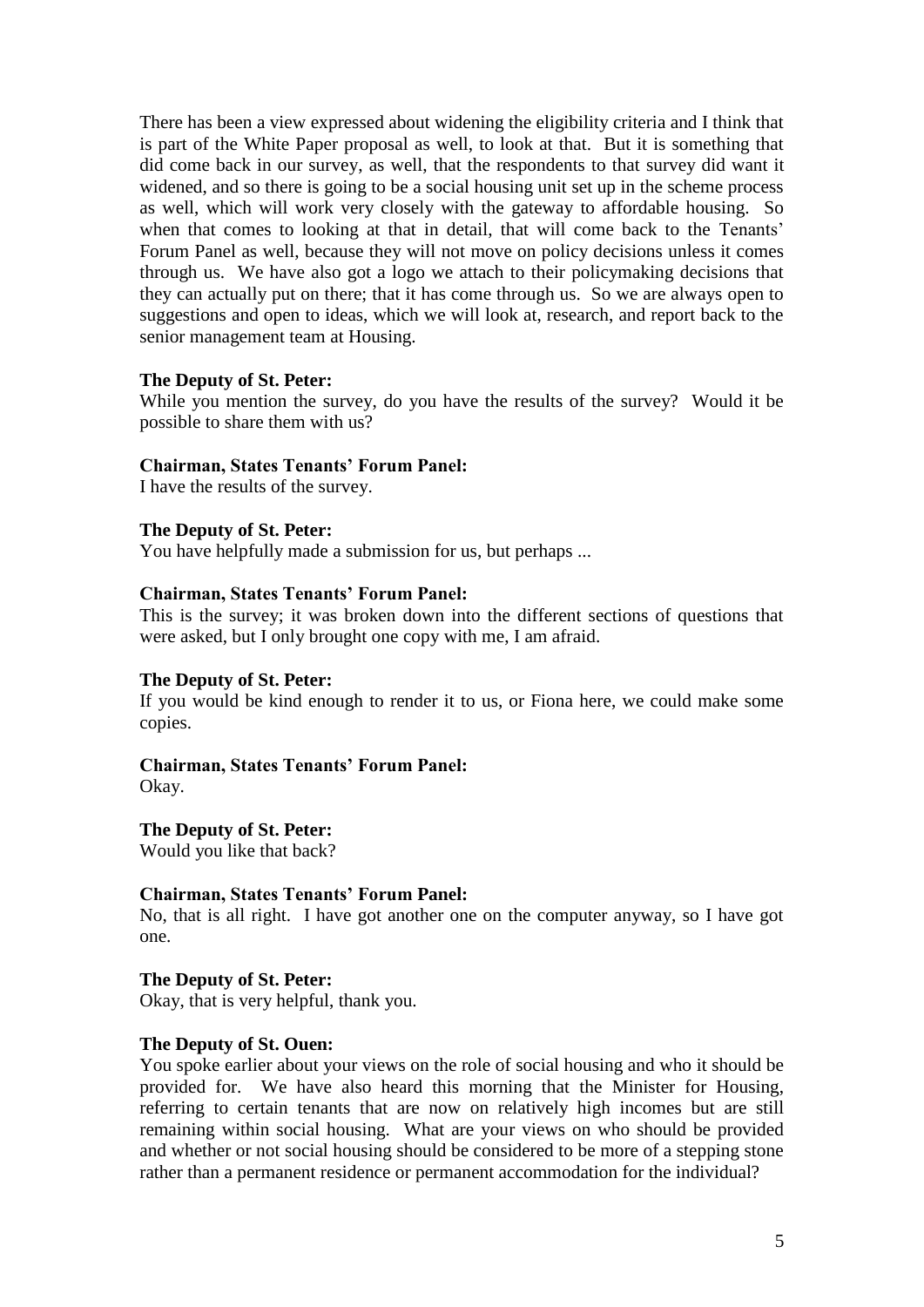#### **Chairman, States Tenants' Forum Panel:**

Yes, I think the answer to that is that you need to look at the current financial situation at the moment and the cost of private accommodation right across the board, because in the proposals we have not touched on yet is the proposed rental increase, to bring it up to 10 per cent below the fair rental prices. Those tenants who can afford to pay more, they can afford to pay more. But those who are on income support, they will not see any difference at all; it will not impact on them at all because the increase will be soaked up by income support payments. Those that are on what you may call a relatively high income, does that mean that if you get to a certain income you have to leave housing? Because it may be a disincentive to actually improve your quality of life; if people are threatened with being evicted if they get to a certain level of income, would that encourage anyone to better their lives? You have to look at this from a far broader aspect, that there is income support there to help people who are unable economically to support themselves sufficiently. They may have a job, but their income is below the level to sustain themselves sufficiently. If we move toward the situation where people's incomes are now assessed to establish whether you still qualify for housing, that would be a different issue. That has not been suggested at all or even discussed, because as far as we are aware, there is nowhere in the proposal that actually suggests any tenants in housing at the moment who are assessed on their present level of income that may have risen above the criteria for eligibility for social housing, will continue to remain in housing. For anyone to come up with the idea that if you now receive a certain amount of income as an existing tenant you will be moved out of social housing, how long would you be out of social housing, or your income might drop and you might have to get back in again, because these are uncertain times.

## **The Deputy of St. Peter:**

Those are very interesting points.

## **The Deputy of St. Mary:**

Having discussed that with you, the Minister for Housing, there has been suggestion that if people who would be paying the 90 per cent rental would be asked to move, they would just stay at that level and pay the 90 per cent, but it would give them an alternative, possibly, paying the 10 per cent difference if they wanted and getting to a better location in the private sector. There has been no indication that there would be forced eviction.

## **Chairman, States Tenants' Forum Panel:**

I think once it comes up to the fair rent level of 90 per cent, 10 per cent below the fair rent levels, then people will have a conscious choice: if they wanted to move to a different premises and pay the full rent, that is entirely their choice. What I was reading into what Deputy Reed was just saying there was that there might be a possibility that people would be asked to leave, and we do not want that. We would not want that situation. Fine by choice: if people want to leave, that is entirely their choice if they want to do that, but I have not had any indication that would be forced on them, to move.

[12:15]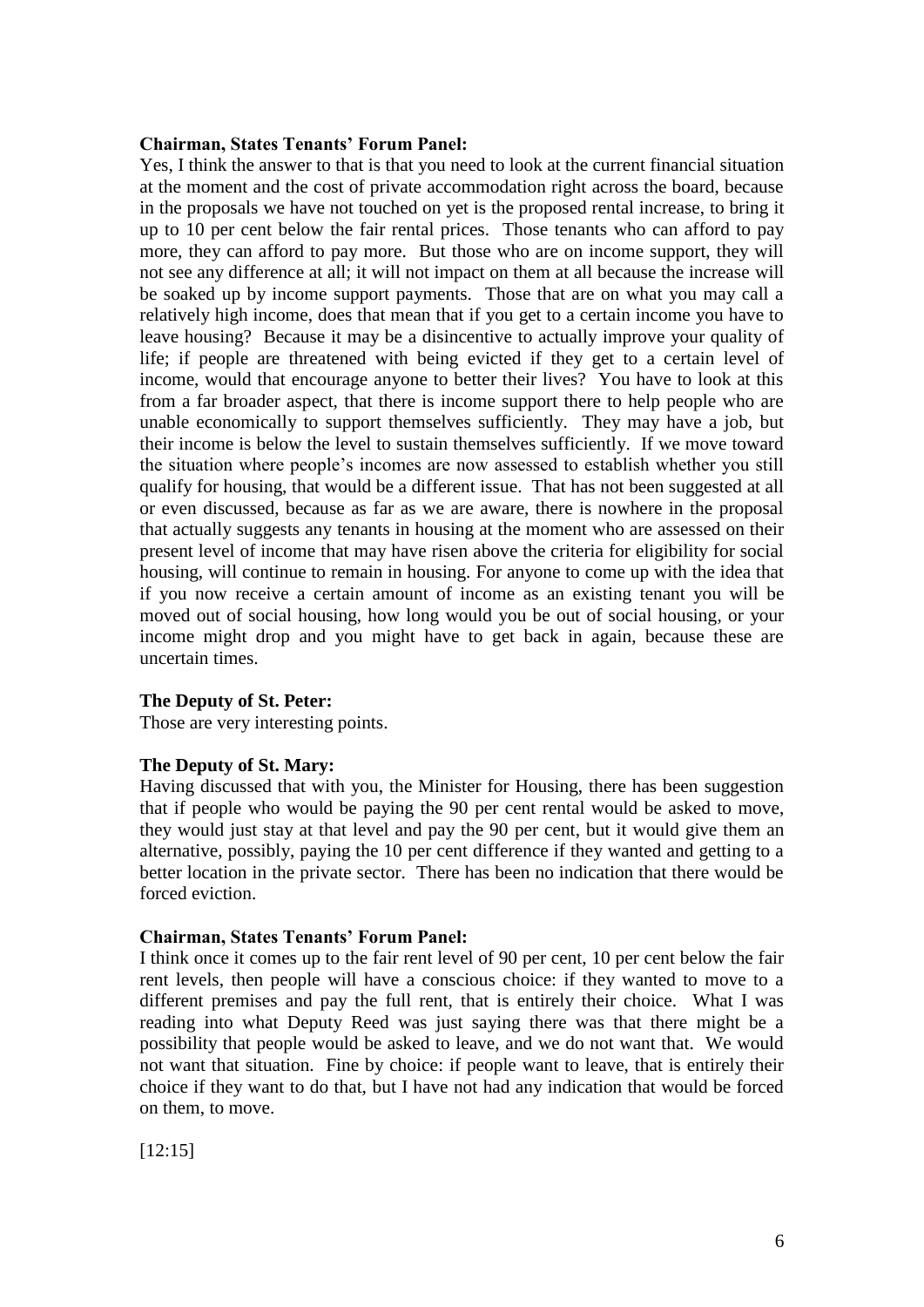## **The Deputy of St. Mary:**

With regard to your survey, I do not know if you might have asked this question, did you have any indication from any of the tenants that if they could have achieved their own property at a realistic price, that they would be inclined to going into buying their own home rather than renting from the States?

## **Chairman, States Tenants' Forum Panel:**

If I could have the survey back, I will be able to answer that question. Thank you. It is in here somewhere; something similar was asked.

## **The Deputy of St. Mary:**

We would be talking about ...

## **Chairman, States Tenants' Forum Panel:**

You are asking about home ownership?

## **The Deputy of St. Mary:**

Yes, we would be talking about realistically affordable homes at probably half the current value for first time buyers, in the region of £200,000 to £250,000.

## **Chairman, States Tenants' Forum Panel:**

The question that was asked is: "Is purchasing a home with some financial assistance something which you believe is realistic for you?" This was a question to the tenants. 21 per cent responded and said they did believe that it would be realistic to purchase; 71 per cent said they did not believe it would be realistic to purchase. 8 per cent did not express an opinion. So it was asked in the survey and you will get the results of the survey.

## **The Deputy of St. Mary:**

So there is a possibility there of reducing States tenants by probably 25 per cent if we had the right price on the market for ownership?

## **Chairman, States Tenants' Forum Panel:**

That is right, yes, for ownership.

## **The Deputy of St. Ouen:**

Do you think that the issues or proposals contained in the White Paper will tackle the areas that matter most to the tenants?

## **Chairman, States Tenants' Forum Panel:**

It will, because the main problem that has been recognised is the financial constraints on the department. The Housing Department is very keen and eager to do as much work as possible, and that has been shown in how they have moved forward with fiscal stimulus funding on projects that have always been on the backburners but they have never had the money for it. They have brought those forward to take advantage of the fiscal stimulus fund and that, in itself, has helped the economy and the construction industry as well, which was in trouble as well (but that is a different issue). So they have always seen the need to improve properties and also to recognise and build properties as well; they need new stock. They just do not need to refurbish what they have; they also need land for new stock to be built. One project which I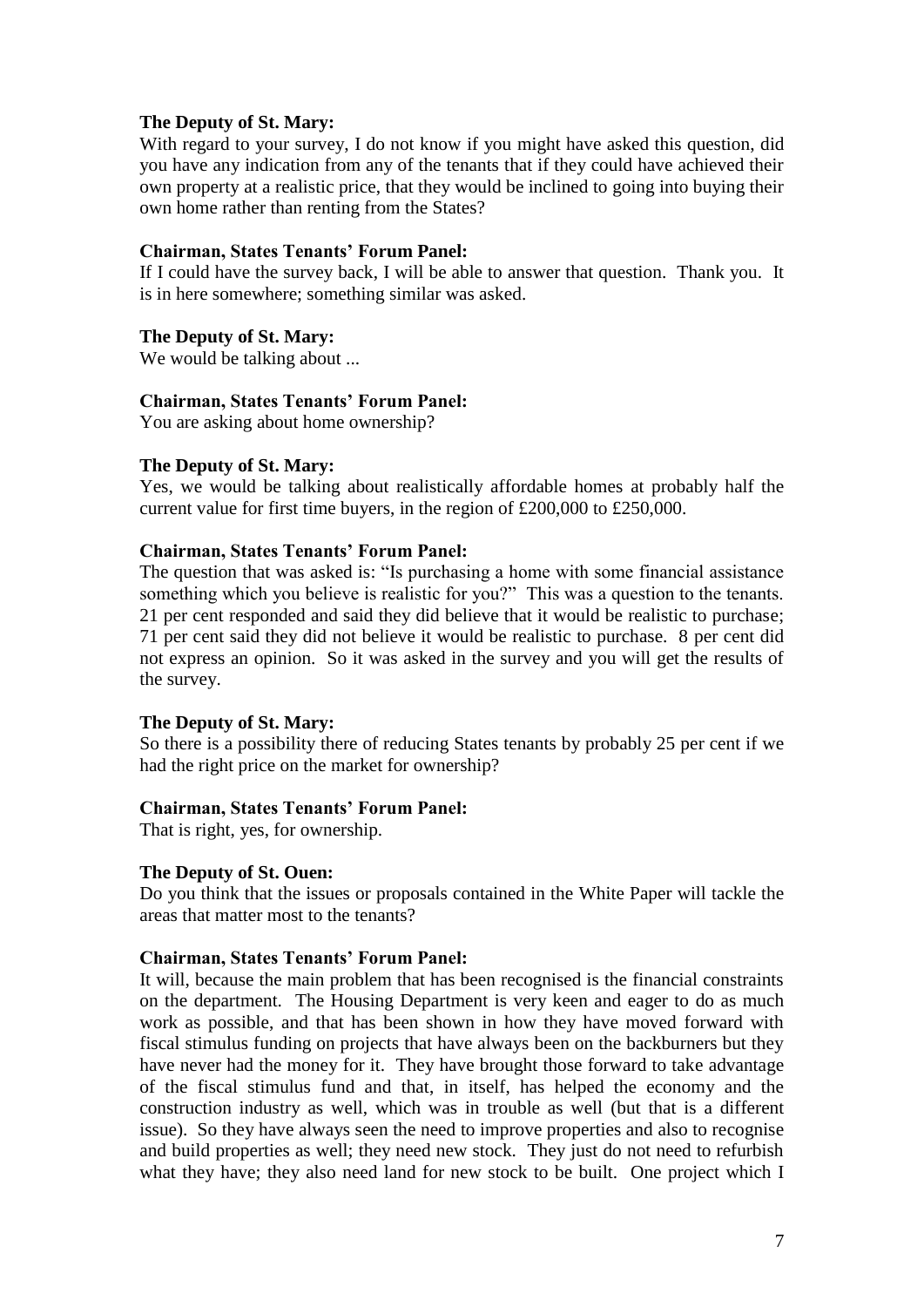know is going to come on line is the La Collette flats. As a tenant, I find it odd that that building is a site of special interest, or something attached to it. I think they would love to knock it down and start again but someone has put this order on it and it cannot be demolished. To me, it is an ugly building and I think it is a waste of States money that we have to comply with this special order just to keep something that is well past its sell-by date. It should go, and have nice property put in there in its place. But that is another issue.

## **The Deputy of St. Ouen:**

I would just like to pick up on, because you mentioned it earlier, the 90 per cent rent level. There are 2 parts to the question. First of all, what discussion was there between the Housing Department and yourself with regard to what that rent level should be, whether it should be to 70, 80, 90 or even 100? I will stop there.

## **Chairman, States Tenants' Forum Panel:**

When it was part of the original proposal coming forward, again, it was explained that to be able to pay for all the modernisation work, that the rents that are charged in States properties at the moment have been subsidised for many years and over the years they have never been put up level with inflation; they have always been kept below inflation because they did not want to create another inflation problem, raising the rents too much. So it has always been pegged back slightly, but over the period of years, it has never caught up, so what we are doing now, we have got to play catchup. In all the years it has not been put up, in recognition of the inflation rates at the time. The reason why you have to increase the rents, and for some people it is going to be a 20 per cent increase, going from 70 to 90, and that will be phased in over a number of years depending on the tenant's ability to pay. Because the Housing Department are making it available to any tenants that if they feel that they are not going to be able to make these payments they can actually apply for an assessment, a means test, so to speak, within the department. Then the increase in payments will be staged over 10 years, so it is not like a sudden hit or anything like that.

## **Senator A. Breckon:**

Was some of the rent levels because of the condition of the properties and the fact that they were not maintained? They still had metal windows and no proper heating systems and no proper insulation, so the fact that they could not put the rents up was because they were not comparable with the market, really, some of them?

## **Chairman, States Tenants' Forum Panel:**

That is right. Some rents are far lower than 70 per cent of the market rate at the moment, so they will not be going anywhere near the 90 per cent. They might just creep up a little bit, but what they will do is, those properties that can be refurbished, once they are refurbished, the prices will slowly creep up to match what that sort of property should be charged for at fair rent.

## **The Deputy of St. Peter:**

The rent levels set will be based on that property and not on an average property value?

## **Chairman, States Tenants' Forum Panel:**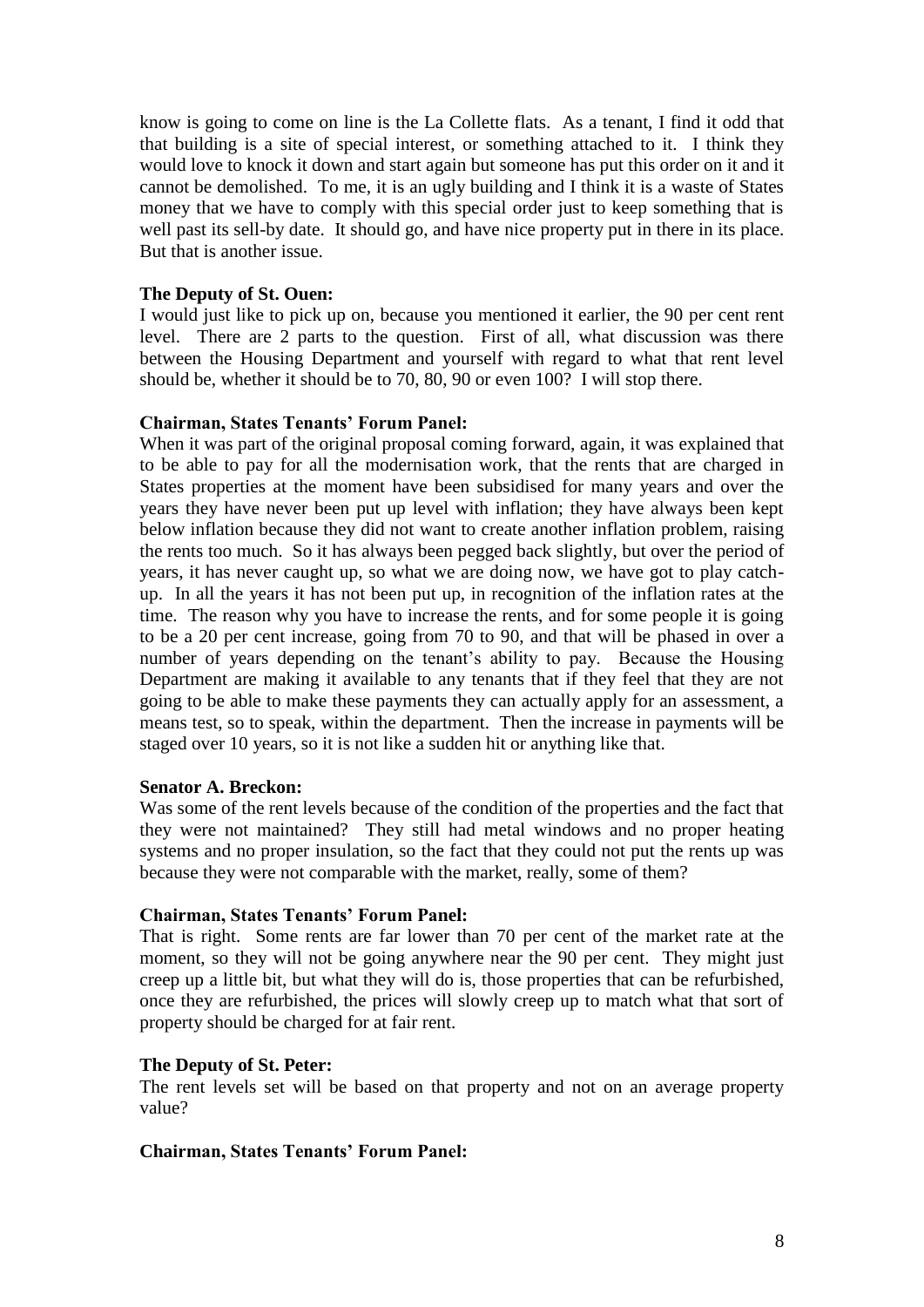Yes, it will be based on that property. Yes, because they have estates of all different levels of need of modernisation.

## **The Deputy of St. Peter:**

Given that information that you clearly have, are you content that the 90 per cent rate is fair and the right thing to do?

## **Chairman, States Tenants' Forum Panel:**

In all respect, if we take it to affect the general public as a whole, we have to say it is fair. It is not fair to say that if you are States tenant you should be subsidised in your rent. I do not think that is fair at all, because it gives out the wrong message about States tenants; it gives out a very negative message. We are all victims of the economy downturn together, and so it would seem unfair that States tenants are actually gaining some benefit from it through hidden subsidies. It just gives us all a level playing field.

## **The Deputy of St. Peter:**

At the moment, we get the impression that there is quite a number of States tenants who choose not to go through the means test procedure and therefore just pay the full rate of rent chargeable on that property. Do you foresee that more people will go through the means test process as part of this 90 per cent situation, and do you feel that tenants are happy with that?

## **Chairman, States Tenants' Forum Panel:**

The means test procedure is not available through Housing at the moment. It will not come into effect until the new changes come into force, and in 2013 tenants will be contacted by the Housing Department to inform them of a possible increase in the rent, however large or however small, and they will be invited to contact the Housing Department if they are going to find it difficult to meet those payments, because there is always the situation that the ones who will not be financially impacted on are those who are currently receiving income support. Those who are not receiving income support may be at the level (we do not know) that they are just above receiving income support, so they could go 2 ways, they can go 2 routes. They can go to the Housing Department and get means tested, or they can go to Social Security and do an income support application; again, that is a means test. So there are 2 routes to take. No one really knows what level of income are you eligible for income support; it is down to individual circumstances, the size of your family and things like that. So it is very difficult to say that if you receive X amount, this is when you get income support.

## **The Deputy of St. Peter:**

You are confident that that procedure is satisfactory?

## **Chairman, States Tenants' Forum Panel:**

It is a satisfactory procedure and I think a very robust procedure as well. It is there, it is going to be in place, as I say, from 2013 onwards, and we are also in discussion with the Housing Department about coming up with some sliding scale of actual rents at the moment, and what they could be in a couple of years' time, so people can see that and gauge it themselves to save having a shock, and just try and inform them of what the possible increases, if any increases, will be.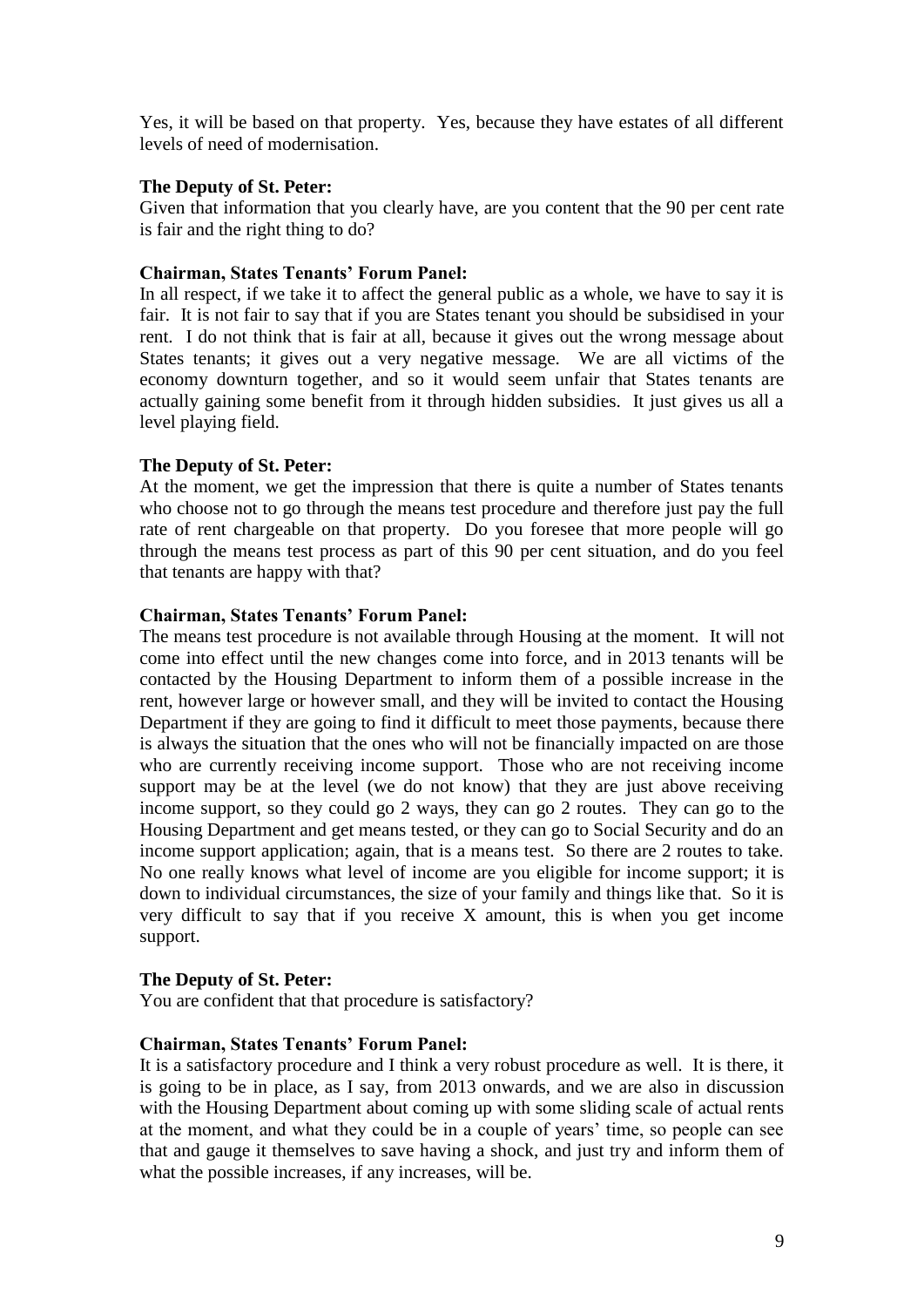## **The Deputy of St. Peter:**

In your submission, you explained some concerns about the introduction of fair rent and the impact that will have on States tenants who do not currently claim income support. Could you elaborate a little bit more about what those concerns are?

#### **Chairman, States Tenants' Forum Panel:**

I just wanted to highlight that we are aware of it and we wanted to make sure that that is definitely a major part of it, because we feel it is important to recognise that States tenants do need a way of feeling secure in their home and feeling not so worried about the financial implications in the future, because then you get all the doubts arising, you get all the whispering going on about this and that. Because what we want to do, we want to say that this transitional process, the transformation programme for social housing is very good. It just needs closer looking at and looking after it to make sure that nothing important is left out, that something is not pushed to the side. That is why I highlighted that, because I want to make sure that definitely stays there, that there is not any bargaining and it is moved away, or anything like that.

#### **The Deputy of St. Peter:**

Thank you.

## **The Deputy of St. Ouen:**

Are you aware whether the protection you spoke about before against the increase in the proposed rental levels will be available to private sector or housing trust tenants in the same way that it has been suggested that it would be available to States tenants?

## **Chairman, States Tenants' Forum Panel:**

Seeing as the housing trusts will be coming under the same scheme, I should imagine it will just be across the board; I think it will be across the board.

## **The Deputy of St. Ouen:**

You believe that protection will be available?

#### **Chairman, States Tenants' Forum Panel:**

Yes. Because I think it would be wrong to stigmatise those who are on housing trusts and leave States tenants, because I think that is the whole idea, that it is all under one umbrella.

#### **The Deputy of St. Ouen:**

Just finally, on this determining of whether it is the 90 per cent, 80 per cent or 100 per cent, much talk has been made or much mention has been made of the words: "Hidden subsidy." Did any discussion revolve around the 100 per cent level? In other words, to ensure that there is a fair and equitable system, whether it be housing trust, private sector or States, that actually a fair rental value at 100 per cent level should be charged?

#### **Chairman, States Tenants' Forum Panel:**

No, I was never party to any discussion involving 100 per cent level being charged to States tenants.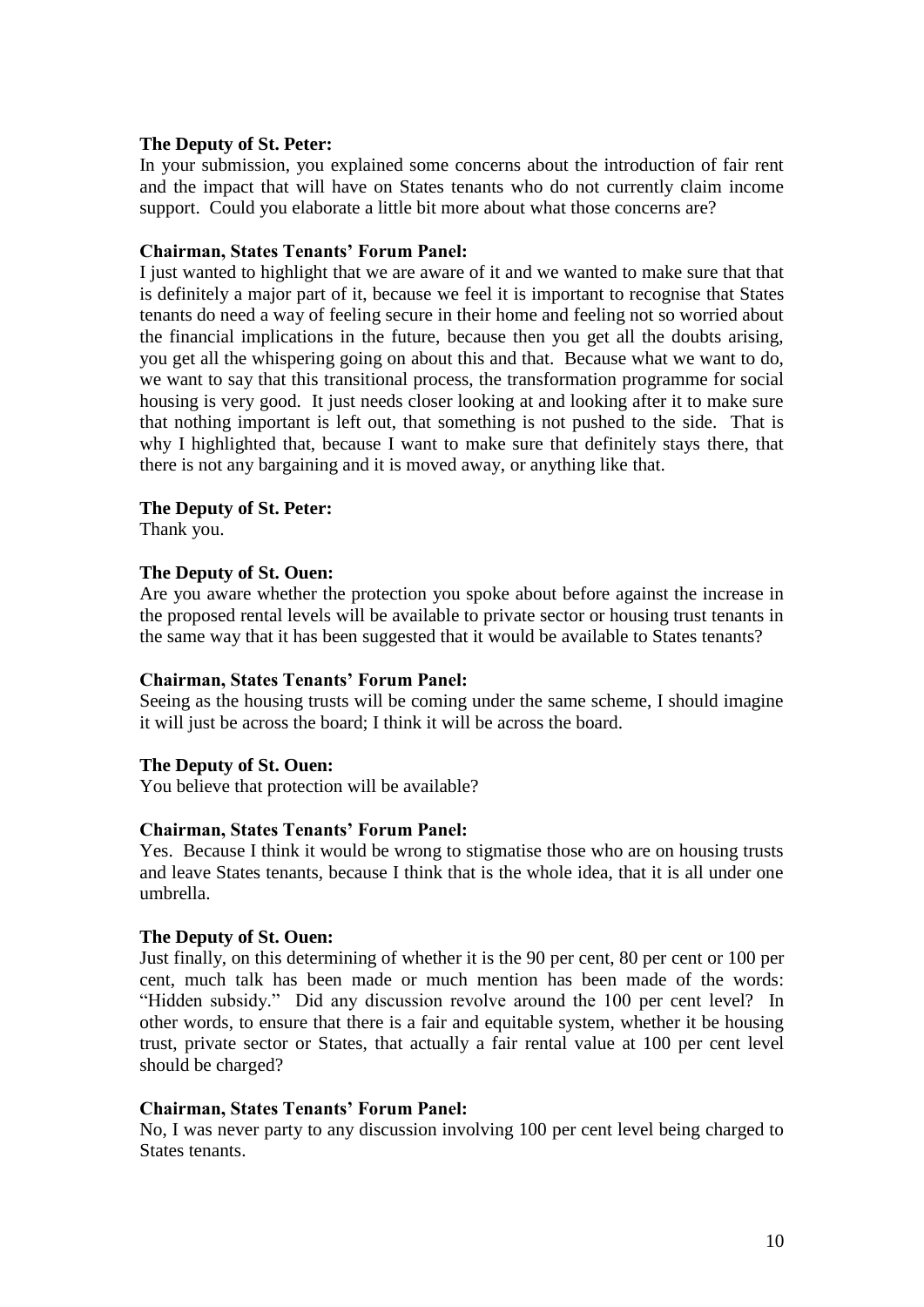## **The Deputy of St. Ouen:**

So am I under the impression that it was decided that some hidden subsidy should remain?

#### **Chairman, States Tenants' Forum Panel:**

Ten per cent. Yes, it is just that 10 per cent seems to be set at what they call a fair rental level. Because they use 100 per cent as the market rate, and so they just decided on 10 per cent less than that as a fair rental level. You see, it may impact on the private sector rental as well, because we do not have a housing regulator, and that is all part of this proposal as well, that a housing regulator be brought into play, as a result of this proposal. That means all private landlords will come under some scrutiny, for want of a better word, as well, as to what rents they charge. So that would impact on everything, through income support, as well.

#### **The Deputy of St. Ouen:**

You support the regulation of the private sector?

## **Chairman, States Tenants' Forum Panel:**

Yes.

#### **The Deputy of St. Ouen:**

Did you believe that to be a priority, or one of the first steps that should be taken, once a regulator is in place?

#### **Chairman, States Tenants' Forum Panel:**

I do not know if you could pre-empt this. I think it has all got to flow together, I think it is all part of the package. If this is accepted as a way forward, this will be part of the package to be looked at, that it will be borne out of this, the housing regulator. Who the housing regulator will be, I do not know, it has to be decided; I think it is another issue.

#### **The Deputy of St. Ouen:**

Interestingly enough, what I was supposed to be doing was looking at the responses to the Green Paper that Evolve analysed, an English company, and it seemed to me that the official comment that was written by the majority of States tenants, I believe, was that they really were not necessarily supportive of having an independent regulator. They believed regulation was important, but they tended to point to other providers and the need for regulation in those areas rather than necessarily within the area and accommodation and the provider that they come under. Would that be fair?

#### **Chairman, States Tenants' Forum Panel:**

That would be fair, but everyone has their own views of housing regulation. If you have regulation you need someone to monitor it, to regulate it. I do not see how you can have regulations without a regulator who set those rules in place.

#### **The Deputy of St. Ouen:**

What would you expect the regulator to regulate?

[12:30]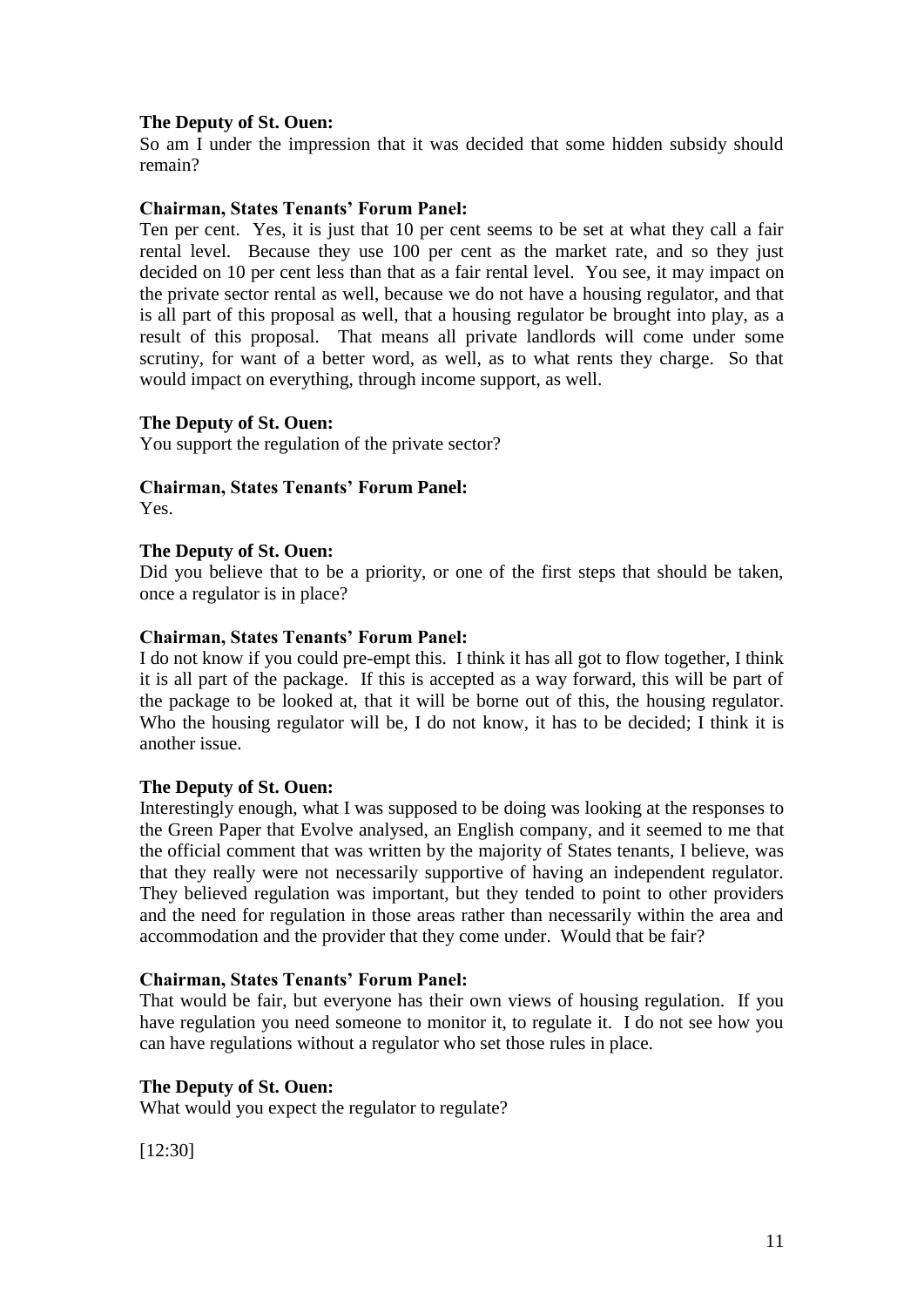## **Chairman, States Tenants' Forum Panel:**

I think regulation on the terms of the quality of home that you are renting and for the right price. You would hope there would be a band of what you would say decent home standards of properties. They have to meet that band or they cannot charge that rate of rent. What is being left behind is the private rental sector in all this. This possibly is moving towards that, and people are so keen to get into social housing or trust because they are more protected because they know they are being treated fairly.

## **The Deputy of St. Ouen:**

What if, and obviously you are talking ifs and buts, the regulator could determine that there is an assessment regularly undertaken with regards to the tenants and the tenants whose incomes do improve and circumstances improve they are then encouraged to leave.

## **Chairman, States Tenants' Forum Panel:**

That would be the case. That could happen.

## **The Deputy of St. Ouen:**

That would not necessarily cause a problem as long as it was fair?

## **Chairman, States Tenants' Forum Panel:**

As long as it is fair. There is nothing to stop anyone setting up any sort of group or regulatory body if they are looking at particular issues. It is all does depend on what sort of support they get on whatever issues they are going to address.

## **The Deputy of St. Peter:**

What about the cost of that regulator? Do you think that should be borne out of the rents that are payable?

## **Chairman, States Tenants' Forum Panel:**

Again, it all depends who takes on the role, the responsibility of regulator, and the funds of which budget it comes out of.

## **The Deputy of St. Ouen:**

As you anticipated in the medium term financial plan that has just been published, it will be in a States tenants' case, the Housing Department will be levied a charge that will, in effect, pay for the regulator.

## **Chairman, States Tenants' Forum Panel:**

Yes, again because we had not gone into too much depth on the housing regulator at all as to the financial aspects of it, who is going to pay for it and who is going to monitor it, who is going to run it because that had not been finalised at all.

## **The Deputy of St. Peter:**

What about the Housing Association? Do you have a view on the department essentially becoming an arm's length organisation called the Housing Association?

## **Chairman, States Tenants' Forum Panel:**

We do, yes, because the arm's length organisation or Housing Association is a far better way forward because it encompasses the great skill of the staff within the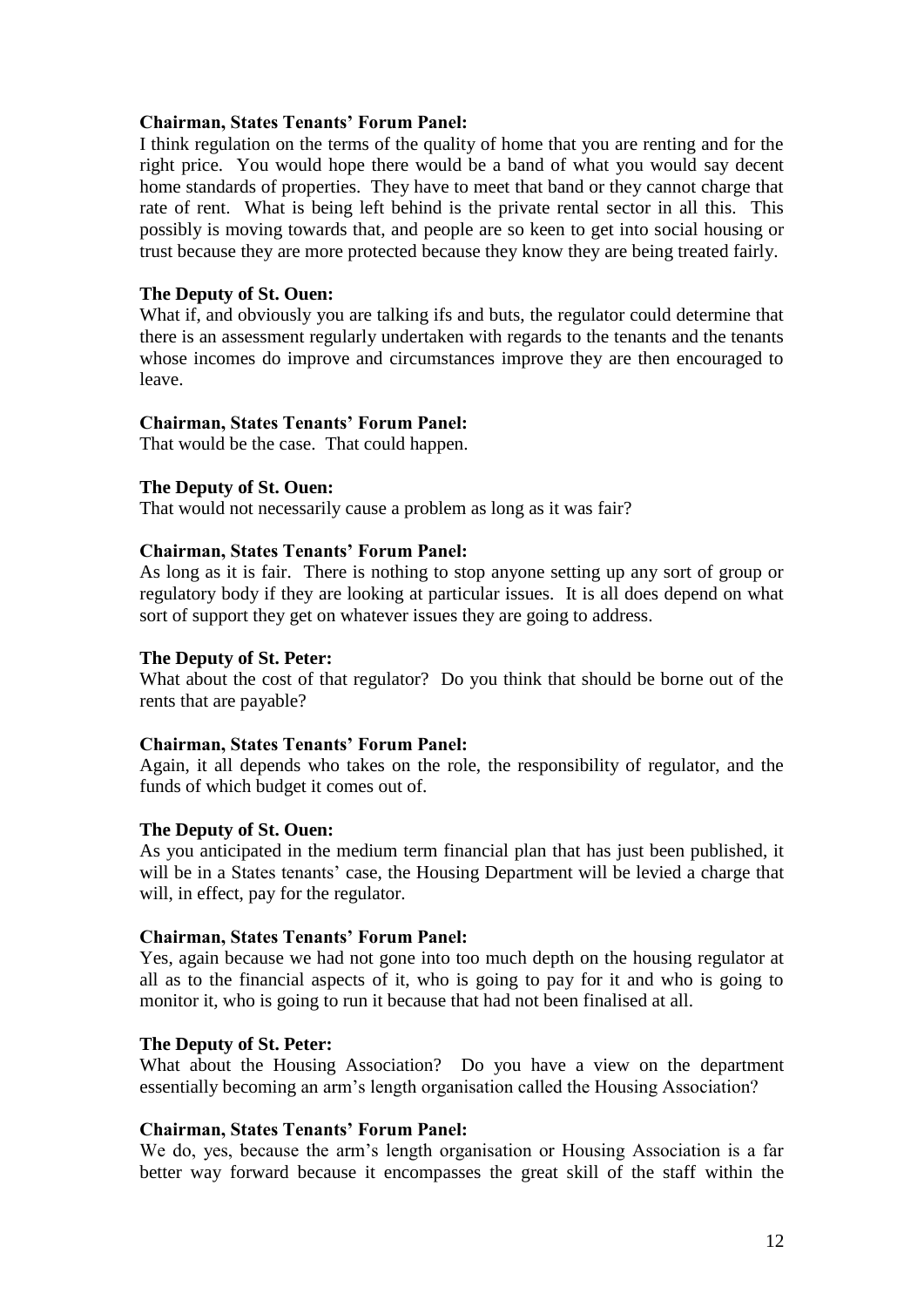Housing Department at the moment to do the job they want to do and it frees them up to deliver what the tenants are asking for. Again, that goes hand in hand with the financial capabilities of the department which if all this goes that are able to take out loans to do work on properties and to build new stock, then it enables them to move forward with that. We see it as very important because it involves a closer connection with the tenants in this arrangement as well as the Housing Association. The tenants are more actively involved than they are now.

## **The Deputy of St. Peter:**

Will there be a formal role for the tenants in that Association?

## **Chairman, States Tenants' Forum Panel:**

There will be a formal role in that as well, yes. That is what is being proposed.

## **The Deputy of St. Peter:**

In the deliberations, were you involved with any other considerations other than a Housing Association?

## **Chairman, States Tenants' Forum Panel:**

In? Sorry, in other considerations?

## **The Deputy of St. Peter:**

Instead of a Housing Association, maintaining the status quo, other options, are those suggested to you?

## **Chairman, States Tenants' Forum Panel:**

Yes, because that is in our survey. We put a lot of suggestions out and the one that came back mostly for was for the housing management organisation which is the Housing Association.

## **The Deputy of St. Peter:**

You mentioned it would relieve the department of some of the constraints they work under at the moment. What do you see as the constraints that they work under at the moment?

## **Chairman, States Tenants' Forum Panel:**

It is the budgetary constraints because they recognise they need to do the work but it is trying to identify the funds available and just work with the budget they have at the moment, to prioritise as much as possible what they can and cannot do. That can upset certain tenants because they feel their work is more important than anyone else's and so it is trying to keep everybody happy, but they can only do so much.

## **The Deputy of St. Peter:**

One of the larger elements of the Housing Department situation will remain the same is the return that it makes to the Treasury once it is the Housing Association. Do you have a view on that return that Housing makes to the Treasury.

## **Chairman, States Tenants' Forum Panel:**

I think it is a case of the, I think, it is £24.5 million will be returned, something of that sort of figure. Again, if that stays the same and the rents go up, I do not know if it is a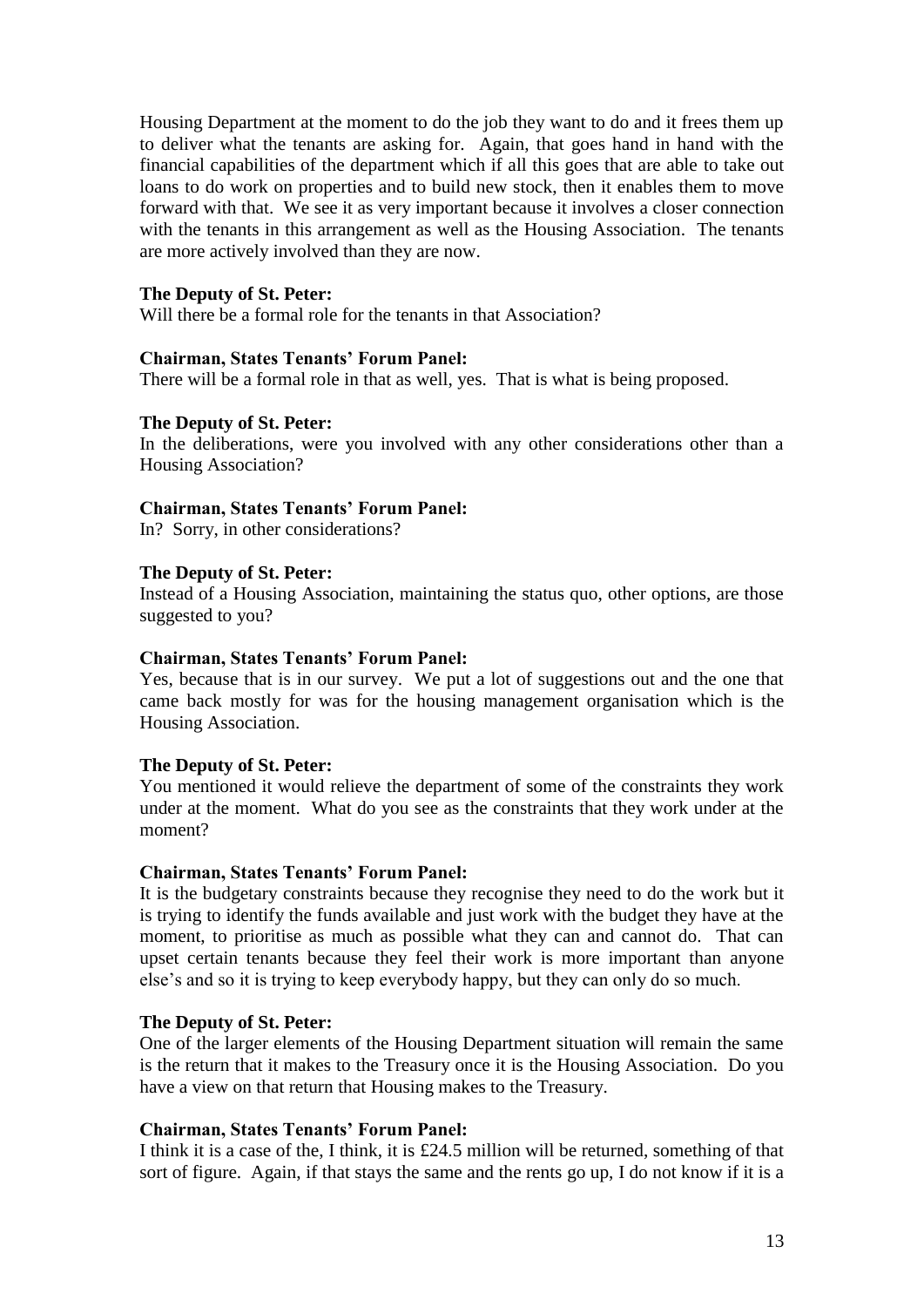pro rata that the rents go up then the return to Treasury goes up and keep level with it, but if the rents do up then £24.5 million that has to go back to the Treasury may remain the same but whether it will remain the same for ever after will be phased down over a period of years as things progress as to how the transformation stands up and stands on its own 2 feet.

## **The Deputy of St. Ouen:**

You mentioned that tenants were asked about their views for an alternative whether it is status quo, whether it is a housing association, what were the views of the Forum on what I call the Housing Trust model? It is the alternative social housing provider we know exists and it seems to be relatively successful. What did they feel the disadvantages as to following that particular model rather than necessarily creating a housing association?

## **Chairman, States Tenants' Forum Panel:**

It was very difficult to pin down the reasons why they did not want to go for the Housing Trust situation. It was just they felt the housing management organisation, Housing Association, was far more attractive in what it offered, and it is more open. Social housing estates, it accepts all people that is possibly eligible for it. Housing trusts have slightly different eligibility criteria than the old way. Whether this will change through the gateway to housing, social housing unit, remains to be seen but just going back on past experiences from those people who responded and expressed a view, they were looking at the present set up of housing trusts and they felt far better staying with the Housing Department as States housing tenants. That is through choice.

## **The Deputy of St. Peter:**

Shall we move on and talk about the strategic housing unit? Who do you think should be responsible for running the strategic housing unit?

## **Chairman, States Tenants' Forum Panel:**

I think you need to find someone within the Housing Department's senior management team who is obviously well versed in all of the requirements to establish a social housing unit and to interlink with the Housing Association, and a population officer, I believe, as well will be working just to keep track of what the requirements are for social housing in Jersey.

## **The Deputy of St. Ouen:**

Sorry, I will just rephrase the question. What are your views on having a Minister for Housing or the alternative which is not having one?

## **Chairman, States Tenants' Forum Panel:**

We need a Housing Department because it is such a large entity on the Island, such a cost as well to the government. We do need political representation on the Housing Department, Housing Association as well for future reference. The Minister for Housing does an excellent job in representing not only the Housing Department but also the tenants' views as well because he is our political voice in the House because we can feedback information through the department of concerns and if he cannot deal with it internally, and there is an issue that, says, work is not being done, it would need money, I think it is the level of a Ministry that you need to take that proposition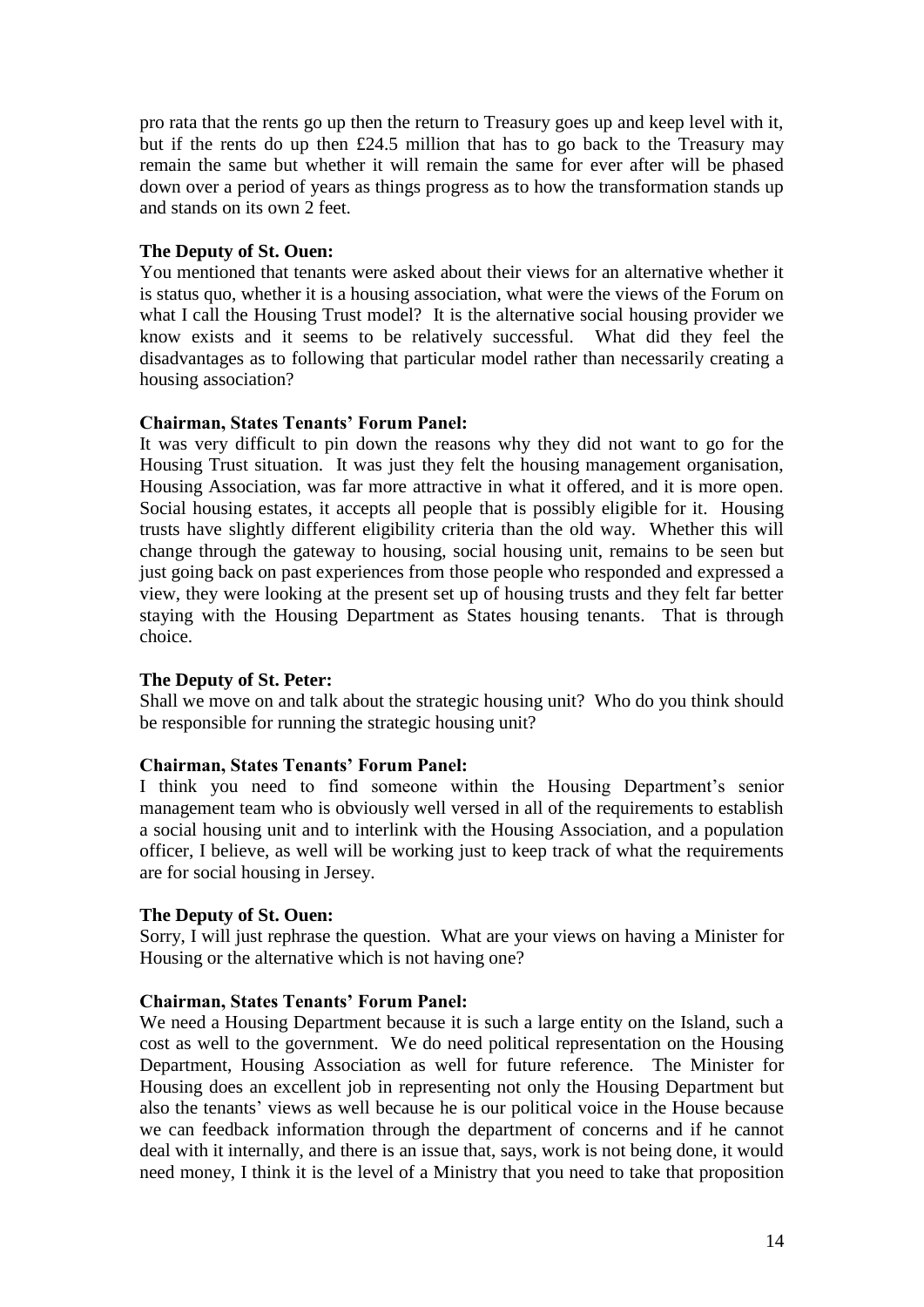to the House. I am talking about the present situation. The future situation, that can be addressed in the future as to the new format, as to how it goes about its business and whether we need certain such close political links, I do not know, but I do not think government want to lose total control of such an important body as the Housing Department or whatever its new format will be.

## **The Deputy of St. Ouen:**

In your experience, is there a benefit from having a Minister for Housing?

## **Chairman, States Tenants' Forum Panel:**

Absolutely, yes. Deputy Green is our third Minister for Housing. We started with Terry Le Main and Sean Power, and now we have Andrew Green. So we have had experience of different politicians coming through and I must say, they have all been very supportive of active tenant participation, very supportive.

#### **The Deputy of St. Peter:**

Would you feel confident that your voice was being heard, as you said, and you were being actively advocated or on a political level if that politician in charge of housing became the Chief Minister, for example?

#### **Chairman, States Tenants' Forum Panel:**

I should imagine it would, taking into account the bigger picture of it all, whether the ... so if the Minister for Housing became the Chief Minister, yes, like we suggested.

#### **The Deputy of St. Peter:**

Rather than the Minister for Housing, say they removed the office of Minister for Housing ...

#### **Chairman, States Tenants' Forum Panel:**

Oh, I see. Yes.

## **The Deputy of St. Peter:**

... and so the Strategic Housing Unit would be placed under the Chief Minster and so therefore he would become the person politically responsible for housing issues, and therefore the person that you would deal with, I guess.

#### **Chairman, States Tenants' Forum Panel:**

Yes, well, I mean, we are quite capable of dealing with any politician, whatever level they are in the House. I mean, yes, I understand what you mean because if you are moving to ... the Social Housing Unit is planned to move to the Chief Minister's Office, Cyril le Marquand House. You know, that is the location. That is why I was a bit curious about the question about who is going to fund certain things about the regulatory side. I was not sure, you know, Social Housing Unit is still going to come out of the budget of ... yes, okay. All right. Yes, we are not sure yet.

#### **The Deputy of St. Peter:**

No, I do not think that is the level of detail that is going to work really quite ...

## **Chairman, States Tenants' Forum Panel:**

I am not entirely sure either.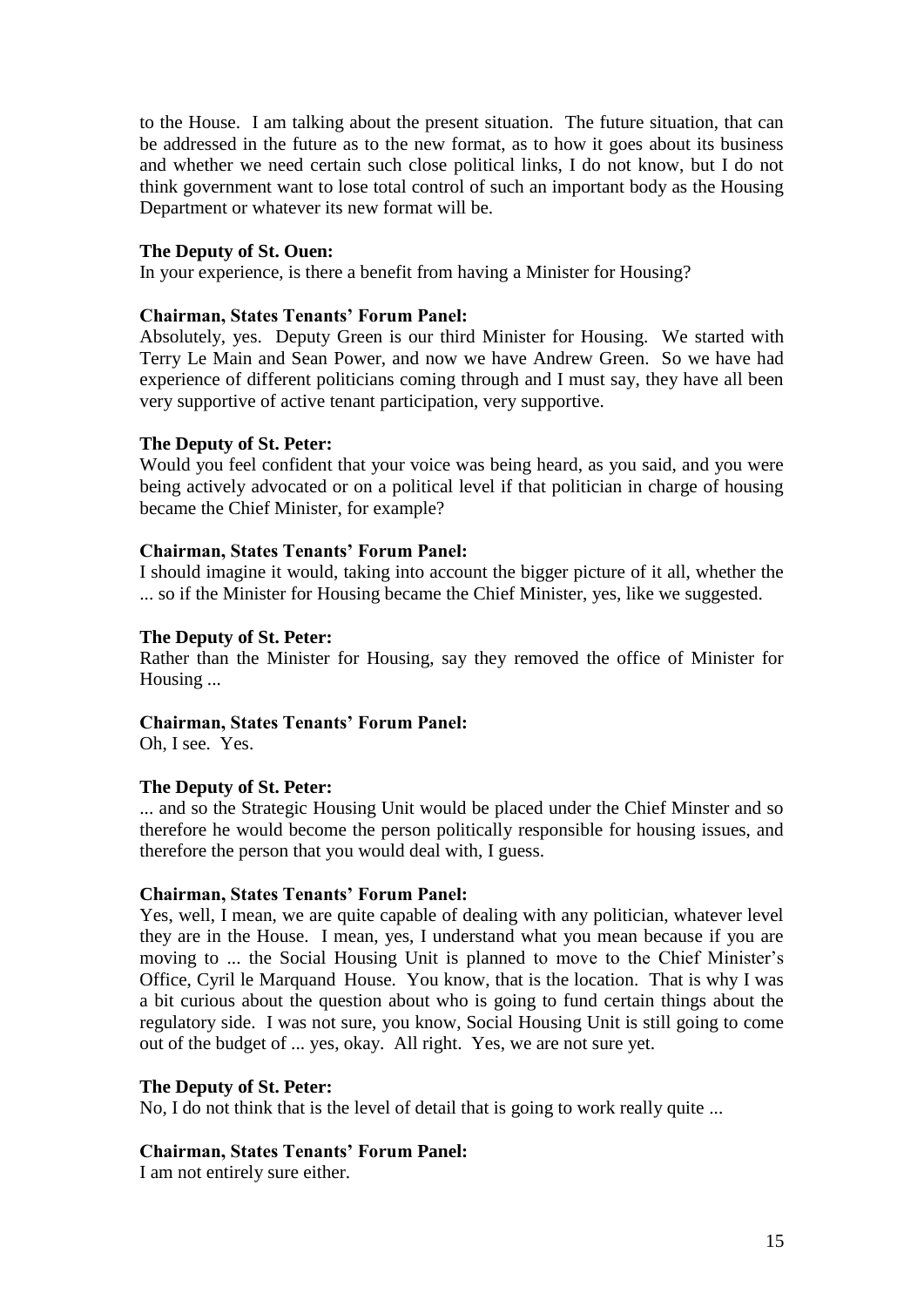## **The Deputy of St. Peter:**

You have described the role of the Social Housing Unit ... not Social Housing ... Strategic Housing Unit, excuse me, and do you feel that function can be performed by one person?

#### **Chairman, States Tenants' Forum Panel:**

It is ... I think it is a large responsibility, a large job. Whether you would need possibly one main administrator and possibly 2 other members of staff to back it up because it encompasses a large remit, I think, in that role. It is determining the future housing needs of the Island.

#### **The Deputy of St. Peter:**

How would you like to see the housing needs of the Island developed over the next 10 years?

## **Chairman, States Tenants' Forum Panel:**

Well, what we would like to see is new land identified for social housing projects and for, obviously, funding to be made available for those projects to become viable and it all comes down to ... you have the situation where St. Helier is getting over-burdened with social housing. It is ... the outer parishes seemed very reluctant to allow social housing in their parishes. That needs to be looked at and asked why there is possibly resistance to certain areas that are not used for social housing. Now I think it is just possibly the stigmas attached to social housing that may put people off from agreeing to like being part of a social housing community.

## **The Deputy of St. Ouen:**

What do you believe attracts people to wanting to be accommodated within a States social housing, rather than elsewhere?

## **Chairman, States Tenants' Forum Panel:**

Well, I think it is security of tenure is the main one and also as well, they know they are being charged fair rent and that maintenance issues are dealt with ... and usually people end up in social housing through financial circumstances beyond their control.

#### **The Deputy of St. Ouen:**

So are you saying that if we were able to ensure that all the providers met those same standards, then it might encourage less people to seek to be accommodated within the social housing?

#### **Chairman, States Tenants' Forum Panel:**

Yes, it is all to do with meeting the U.K. (United Kingdom) Decent Homes Standard, which is what the Housing Department are trying to achieve, through this transformation. This is what their target is, to bring all the homes, because ... there are only 74 per cent meeting that at the moment, so you know, we have to work to bring the others up to that standard as well. There are a lot of projects ongoing at the moment to try and achieve that, but their main constraint, as I have said in the past and I will repeat again, it has been their financial constraints that has held them back from doing what they need to do and so it is ... if all the providers of accommodation in Jersey met, a social ... a decent home standard allied to decent rent ... rental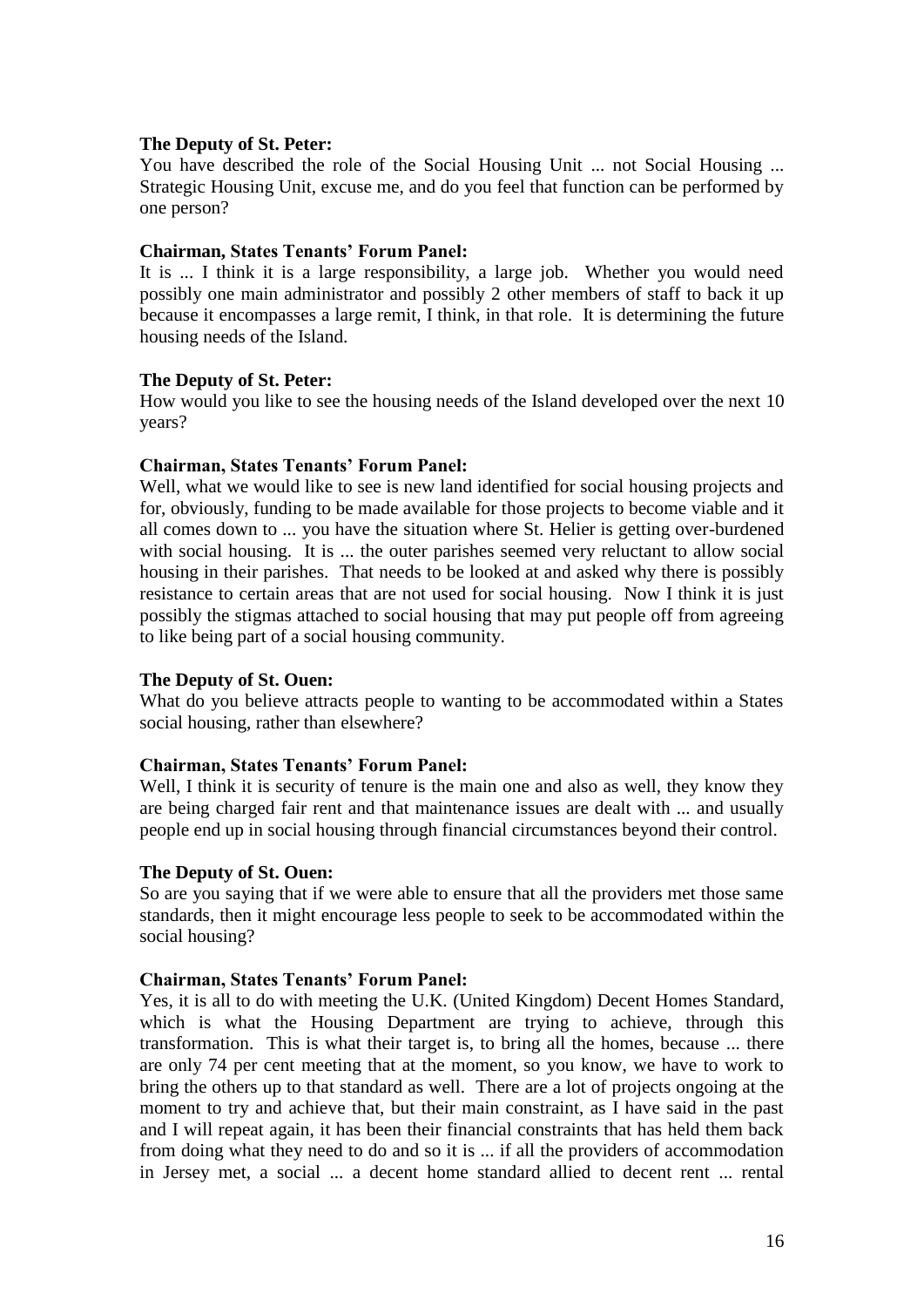charges, as well. That may ease the burden on social housing. You have private landlords and so on, they are in business. They are not social landlords.

## **The Deputy of St. Ouen:**

Yeah but they are housing social tenants, and even some of those would be on income support.

[12:45]

## **Chairman, States Tenants' Forum Panel:**

No, I mean, we have seen it. I mean, you can be ... you can have a private landlord and the tenant can still claim income support. All Income Support will do, they will go up to what they class as a fair rent level. You have to pay the rest. If it does not meet the total amount of your rent, you have to find the rest. You see so it does not ... you cannot go and say: "Well my rent is £300 a week." Well the maximum you will get is £200, that is all. Well, they will take the £200 and they have to find the other £100 to top it up. So the income support ... what used to be the old rent rebate scheme, it will not allow a private tenant to come in and say: "Well, my rent is £300 a week, I expect you to pay that." They will say: "Sorry, this is the rent level for that property. That is all we will pay." That is the way the system is, that is the way the income support system is geared, to pay out for rent reduced or rent rebate.

## **The Deputy of St. Ouen:**

Do you have any concerns about the money that is collected and the incomes generated by housing and their tenants, that a large portion of that is still going back to the Treasury and not being able to be directed towards the improvements that we all seek to see.

## **Chairman, States Tenants' Forum Panel:**

Oh, yes. Yes, we have great concerns about that but it is something that has been in place for many years and the idea of dressing that is by going through this former Housing Association to try and separate that financial link to the Treasury Department as much as possible, and to free up more funds to be made readily available for refurbishment work and future developments. Yes, the old system is in place. It is like ... they are in a locked in situation, an agreement they cannot get out of and the Treasury are quite willing to take their portion and Housing have to make do with £10 million a year, which is not enough. So that is why all this has come about now and that is why it looks as if it is a huge expense for tenants and everyone else but it is going to be over a period of time, it will be for the better. You know, we will look back on this in 10 years' time and say: "What a brilliant move that was to make life so much better for social housing in Jersey."

## **The Deputy of St. Ouen:**

Well, it does not look at first glance that the situation, the financial situation, having the department will not change, because the rent goes up, the income required to be returned to Treasury increases to the same extent and on top of that, there are going to be some additional costs, if you are going to introduce regulations and so forth.

## **Chairman, States Tenants' Forum Panel:**

Well, the ... sorry.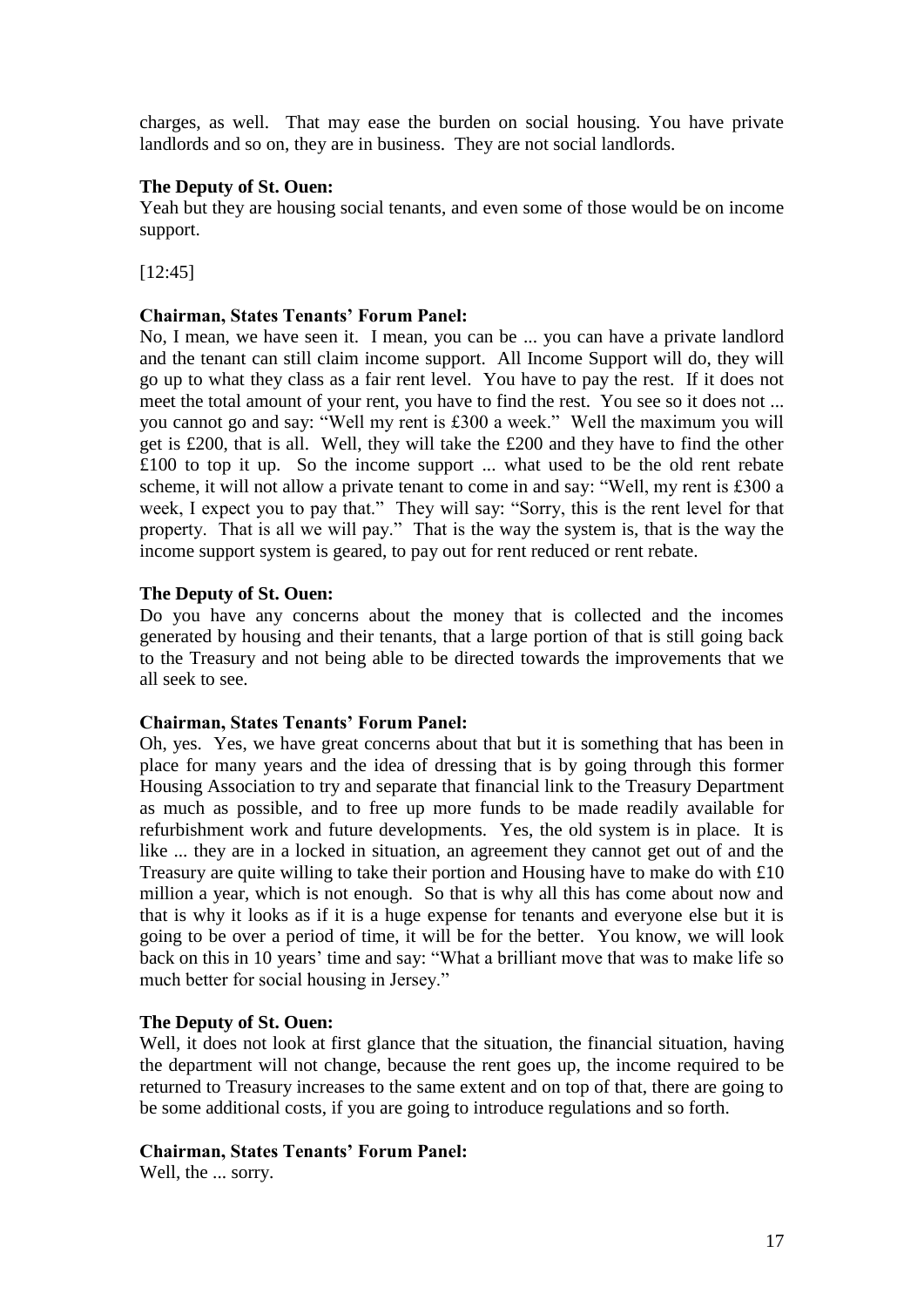## **The Deputy of St. Ouen:**

No, no ... really, I just wanted to know your views on those sort of matters.

#### **Chairman, States Tenants' Forum Panel:**

Well, you see, the beauty of this new association is that the Housing Department will be able to borrow against the strength of the stock of property. We have £1 billion worth of property on the Island and so ... owned by the States and we can use that to get loans to do work and so that would be factored into the rental income coming in. So it is a case of ... because the rent will be going up, so it is a balancing act. It is not as if that we are going to be stuck with £10 million for ever after, that we got this with our Housing Department to increase the amount of funding it can draw in through taking out loans, on the strength of the stock.

#### **The Deputy of St. Ouen:**

So the trade off or the benefit to the tenants, if you ... let us not call it a trade off, because it is not, but the benefit to the tenants will be, on the one hand they will be required to pay more but their prize is their homes will be much more suitable.

#### **Chairman, States Tenants' Forum Panel:**

Yes, greatly improved.

## **The Deputy of St. Mary:**

There are a lot of people in the private sector that do not wish to be there, that they do not fit the criteria to get on to the social side of housing. Do you think that the social side of housing should be widened to encompass these people?

#### **Chairman, States Tenants' Forum Panel:**

It has already been suggested that it should be widened. How far the widening goes is down to the Housing Department and I think they are going to work with the Population Office as well to determine what sort of criteria they should widen it to, because ... you have to be mindful of the fact that, because it is social housing, do you say that anyone who comes into the Island should be eligible for housing straight away or is there ... are you saying they should remove the waiting time to become eligible for housing?

## **The Deputy of St. Mary:**

Well, no. Basically I am looking at ... there are many incidences of people having bought a home as a couple and splitting up and then not being able to get into any other market but get back into social ... into private rental. Because you get these people into private rental, that drives the price of rental up as well. If you take a certain amount of those people out of it, private rental becomes more competitive, so that would keep the rents lower.

## **Chairman, States Tenants' Forum Panel:**

Well, you see, because the Housing Department do have a waiting list that people, even if they do meet the criteria, they are still on waiting list because of the shortage of properties. That is why we are in dire need of new building projects to be identified and started on as soon as possible, but that is not just physical restraints on that, it is also that the planning department are very slow to move. I know there are a